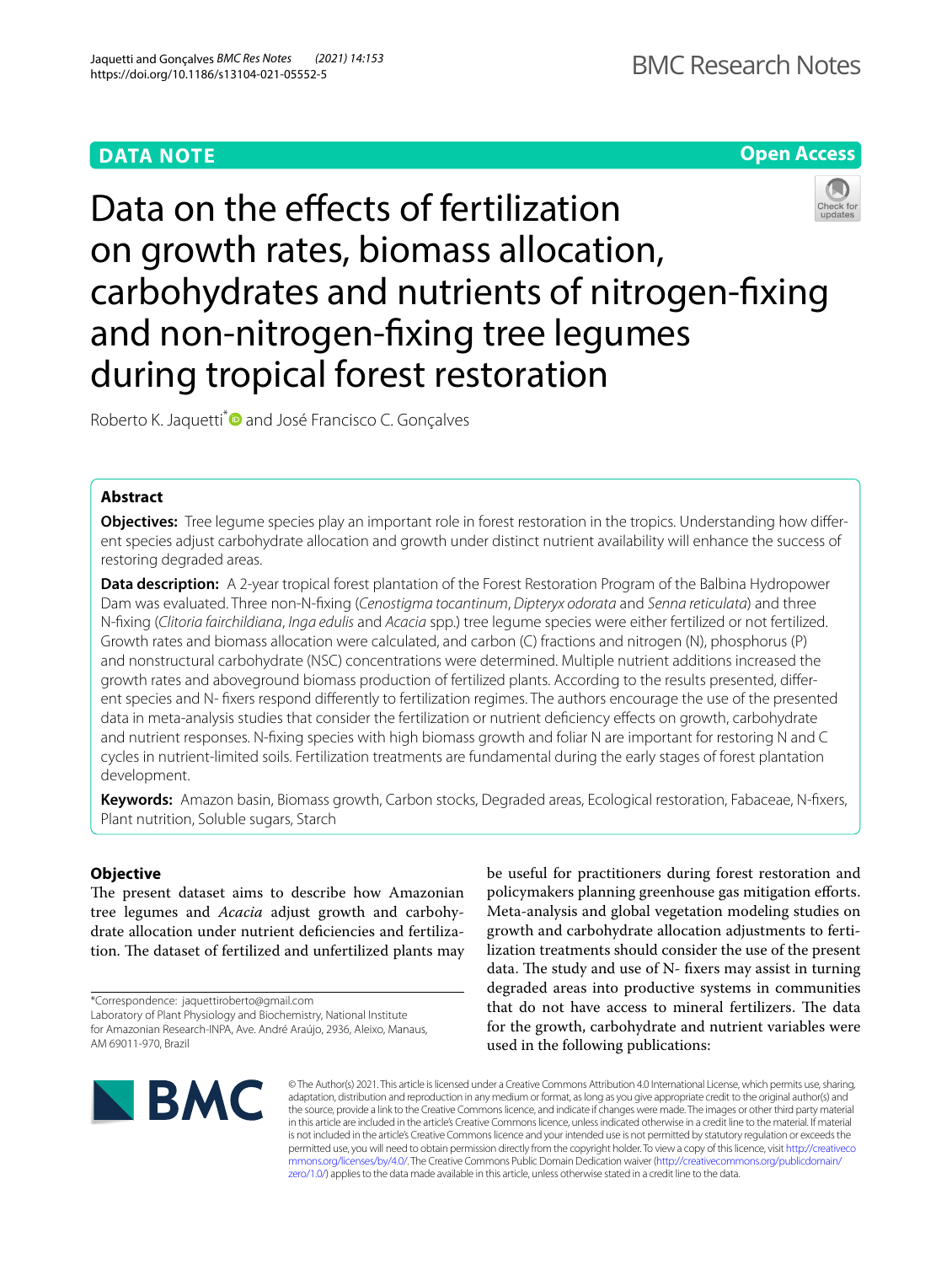Jaquetti RK. Ecophysiology of Fabaceae tree species during forest restoration in the Balbina Hydroeletric Dam in Amazonas State. Thesis, National Institute for Amazonian Research. 2018.

Pereira LOV. Dinâmica de nitrogênio no contínuo solo-planta em área alterada e cultivada com Fabaceae arbóreas submetidas à fertilização mineral. Dissertation, National Institute for Amazonian Research. 2017.

Jaquetti RK, Nascimento HEN, Zotarelli L, Rathinasabapathi B, Gonçalves JFC. Coordinated adjustments of carbohydrates and growth of tree legumes under diferent fertilization regimes in degraded areas in Amazonia. New Forests 2021, under minor revision.

Jaquetti RK, Gonçalves JFC, Nascimento HEM, da Costa KCP, Maia JMF, Schimpl FC. Fertilization and seasonality infuence on the photochemical performance of leguminous tree species during Amazonian reforestation. PLoS One 2021, under minor revision.

#### **Data description**

#### **Experiment and methods**

The experiment consisted of two fertilization regimes of unfertilized and fertilized treatments. The 12 treatments were a combination of six species and two fertilization treatments. All treatments were planted in the nine blocks  $(n=9)$ . Due to mortality repetitions were lost in some treatments. A description of the experiment, including the species used and fertilization treatments, can be found in [\[1](#page-2-0)].

## **Data collection and results**

### *Precipitation*

Mean monthly precipitation was measured at the Balbina Hydropower Dam climatic stationAM, Brazil. As presented in Figure 1, the 2015/16 El Niño Southern Oscillation caused a 60-day period with precipitation close to zero (Data fle 1).

#### *Soil chemical analyses*

Eight soil samples were collected prior to fertilization in the study area at two depths, 0–15 and 15–30 cm (Data set 1). Soil organic matter and N, P, potassium (K), calcium (Ca), magnesium (Mg), iron, zinc and copper concentrations are presented in Table 1 (Data fle 2). Mehlich-1 extracted P was determined by spectrophotometry, K by fame photometry, and Ca, Mg and micronutrients by spectrophotometry [[2\]](#page-2-1).

#### *Growth analysis and C stocks*

The biomass allocation was calculated as described by [[3\]](#page-2-2), and the absolute and relative growth rates in diameter, height and biomass were calculated according to [\[4](#page-2-3)]. The annual increase in C stocks ( $\Delta C_B$ ) was estimated for each individual tree as the product of the biomass production and C fractions [[5\]](#page-2-4).

Table 2 shows the signifcant diferences for fertilization and species efects in growth variables (Data fle 2). Nutrient additions enhanced the growth of fertilized plants (Figure 2 and Table 3) (Data fles 1 and 2). N-fxing species showed increased biomass growth while unfertilized plants showed increased root mass fraction (RMF) (Figure 3) (Data file 1). The N-fixing *Acacia* had mean  $\Delta C_B$  values of 26.5 kg C year<sup>-1</sup> (Table 4) (Data file 2).

#### *Nutrients and nonstructural carbohydrates*

Oven-dried samples of leaf, stem and root material were used for nutrient and carbohydrate analysis. The N concentrations and C fractions were assessed with a 2400 Series II CHNS/O Organic Elemental Analyzer (PerkinElmer Inc., Waltham, MA, USA). P concentrations were determined by spectrophotometry [[2\]](#page-2-1). Soluble sugars and starch were determined by the colorimetric method [[6\]](#page-2-5).

Statistical diferences were found among species for carbohydrate and nutrient variables (Data fle 2). N-fxing species presented higher N concentrations in leaves  $(N<sub>1</sub>)$ (Table  $5$ ) (Data file 2). The highest leaf-to-root starch ratio (starch<sub>L</sub>:starch<sub>R</sub>) values were found in the fertilized *Acacia* (Table 6) (Data fle 2).

#### *Correlations*

Figure 4 presents positive relationships between the RMF and starch concentration in roots (starch<sub>R</sub>) ( $R^2$  = 0.37) (Eq. [1\)](#page-1-0) and between  $\Delta C_B$  and RGR<sub>D</sub> (R<sup>[2](#page-1-1)</sup>=0.92) (Eq. 2) (Data fle 1).

<span id="page-1-0"></span>
$$
RMF = 0.014 \cdot \text{starch}_R^{0.49} \tag{1}
$$

<span id="page-1-1"></span>
$$
\Delta C_B = 0.11 \cdot RGR_D^{7.38} \tag{2}
$$

#### **Data analysis**

Two-way ANOVA was performed to assess the diferences between fertilization treatments and among species. Means were compared using Tukey's test, with a level of probability of *P*<0.05. Statistical analyses were performed using STATISTICA 12.0 (StatSoft Inc., Tulsa, OK, USA). The raw data used and main results are summarized in dataset and data fles described in Table [1](#page-2-6).

#### **Limitations**

• Data collection was performed in a single 3 ha area of the Forest Restoration Program of the Balbina Hydropower Dam; therefore, the fertilization and